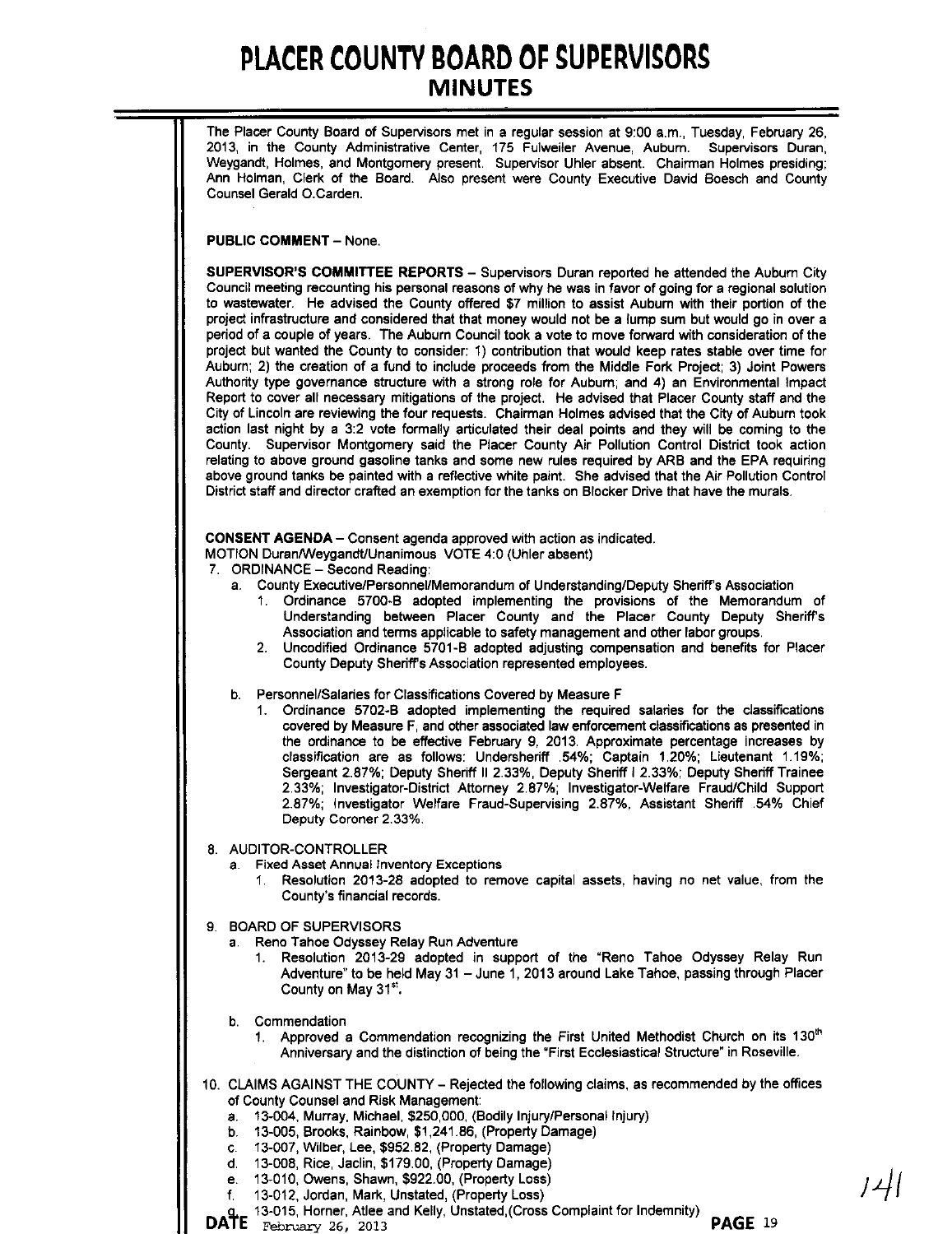÷

| 11. COMMITTEES & COMMISSIONS.<br>a. Economic Development Board<br>Confirmed the appointment of Dr. John Jackson representing Education (private) to the<br>1.<br>Economic Development Board.                                                                                                                                                                                                                                                                                                    |
|-------------------------------------------------------------------------------------------------------------------------------------------------------------------------------------------------------------------------------------------------------------------------------------------------------------------------------------------------------------------------------------------------------------------------------------------------------------------------------------------------|
| Mental Health, Alcohol, and Drug Advisory Board<br>b.<br>1. Approved the appointment of Theresa Thickens, Public Interest Member, District 5, Seat<br>6, as requested by the Mental Health, Alcohol, and Drug Advisory Board.                                                                                                                                                                                                                                                                   |
| Penryn Area Municipal Advisory Council<br>C.<br>1. Approved the appointment of Anita Yoder to Seat #3, as requested by Supervisor Holmes.                                                                                                                                                                                                                                                                                                                                                       |
| d. North Auburn Municipal Advisory Council<br>Approved the appointment of Mildred Livingston to Seat #2, as requested by Supervisor<br>1.<br>Holmes.                                                                                                                                                                                                                                                                                                                                            |
| 12. COMMUNITY DEVELOPMENT RESOURCE AGENCY/PLANNING<br>Schaffer's Mill Phase 2B, Tract 978 (Formerly Timilick/Eaglewood)<br>а.<br>1. Approved the recordation of the Final Map for Schaffer's Mill Phase 2B.<br>Approved the recordation of the associated Subdivision Improvement Agreement.<br>2.<br>There is no net County cost associated with this action.                                                                                                                                  |
| <b>13. COUNTY EXECUTIVE</b>                                                                                                                                                                                                                                                                                                                                                                                                                                                                     |
| a. Merit Increase<br>1. Approved a 5% merit increase for Lisa Cramer, Assistant County Clerk from Grade 459 Step<br>1 at \$48.68 to Grade 459 Step 2 at \$51.13 per hour, effective January 12, 2013 and a 5%<br>merit increase for Tamara J Uhler, Assistant Director of Child Support Services from Grade<br>452 Step 3 at \$50.07 to Grade 452 Step 4 at \$52.58 per hour, effective December 29, 2012.                                                                                      |
| 14. COUNTY EXECUTIVE/EMERGENCY SERVICES<br>a. Federal Emergency Management Performance Grant Program (EMPG)<br>Approved a Budget Revision reallocating \$7,000 in the 2012 Federal Emergency<br>1.<br>Management Performance Grant for equipment to purchase one radio console to comply<br>with the Federal radio narrow banding requirement that went into effect January 1, 2013.<br>There is no increase in either revenues or costs associated with this action and no net<br>County cost. |
| 2. Added the new radio console (Motorola APX7500 model L30KSS9PWIAN) to the FY<br>2012-2013 Master Fixed Asset List.                                                                                                                                                                                                                                                                                                                                                                            |
| <b>15. FACILITY SERVICES</b>                                                                                                                                                                                                                                                                                                                                                                                                                                                                    |
| a. Clinic Behavioral Health Integration, Project No. 4888<br>Rejected all Bids, pursuant to Public Contract Code, Section 20150.9. Placer County<br>1.<br>received new information that has resulted in necessary additional evaluation of options<br>for services delivery and has determined it is premature to award the bid at this time.                                                                                                                                                   |
| b. Sewer Maintenance District 3 Regional Sewer Project, Clean Water State Revolving Fund                                                                                                                                                                                                                                                                                                                                                                                                        |
| Financial Assistance Application<br>Resolution 2013-30 adopted authorizing the Director of Facility Services, or his authorized<br>1.<br>designee, to apply for Clean Water State Revolving Fund financial assistance; and to take<br>all other associated actions, at no net County cost, for the Sewer Maintenance District 3<br>Regional Sewer Project located in the Horseshoe Bar Area of Loomis.                                                                                          |
| 16. HEALTH & HUMAN SERVICES/ADULT SYSTEM OF CARE<br>Contract, California Psychiatric Transitions<br>a.<br>1. Approved an agreement with California Psychiatric Transitions to provide mandated<br>mental health services for Placer County residents with the highest level of need from<br>January 1, 2013 through June 30, 2014 for a total not to exceed \$180,000 (\$108,000 net                                                                                                            |
| county cost) and authorize the Director of Health and Human Services to sign the<br>resulting agreement and subsequent amendments up to 10 percent of the original contract<br>total, consistent with the agreement's subject matter and Scope of Work.                                                                                                                                                                                                                                         |
| 17. PROBATION                                                                                                                                                                                                                                                                                                                                                                                                                                                                                   |
| JJCPA YRC Program Memorandum of Understanding Renewal<br>a.<br>Authorized the Chief Probation Officer to sign a Memorandum of Understanding allowing the<br>Probation Department to share a facility with Placer County Office of Education for a Youth<br>Resource Center.                                                                                                                                                                                                                     |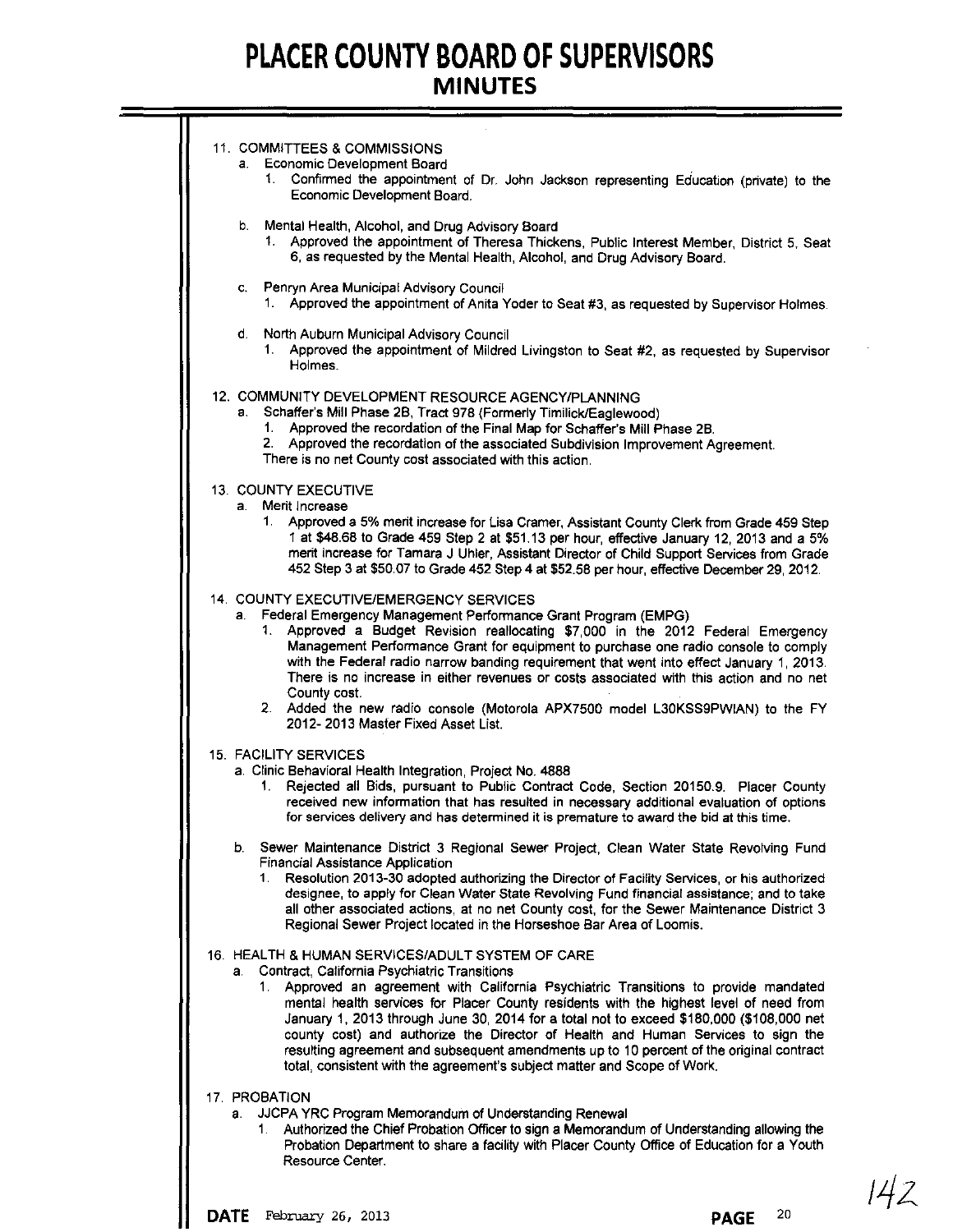| <b>18. PUBLIC WORKS</b><br>a. Abandoned Portions of Cromwell Lane and a Multi-Purpose Easement in Kingswood West<br>Subdivision, Kings Beach<br>Resolution 2013-31 adopted to abandon a portion of the Cromwell Lane road easement<br>1.<br>and a portion of an adjacent multi-purpose easement in Kings Beach. There is no net<br>County cost.                                                                                                                                                                                                               |
|---------------------------------------------------------------------------------------------------------------------------------------------------------------------------------------------------------------------------------------------------------------------------------------------------------------------------------------------------------------------------------------------------------------------------------------------------------------------------------------------------------------------------------------------------------------|
| b. Bridge Replacement Project on Brewer Road at Pleasant Grove Creek, PSA Contract #1143<br>1. Resolution 2013-32 adopted authorizing the Chairman to sign and execute Contract No.<br>1143 for engineering and related services with David Evans and Associates, Inc. (DEA)<br>for the Brewer Road Bridge Replacement Project at Pleasant Grove Creek in the amount<br>of \$201,157 with no net County cost.<br>2. Authorized the Director of Public Works to sign resulting contracts and subsequent<br>amendments up to 10 percent of the contract amount. |
| Bridge Replacement Project on Brewer Road at Pleasant Grove Creek, PSA Contract No.<br>C.                                                                                                                                                                                                                                                                                                                                                                                                                                                                     |
| 1144<br>1. Resolution 2013-33 adopted authorizing the Chairman to sign and execute Contract No.<br>1144 for environmental related services with Sycamore Environmental Consultants, Inc.<br>(Sycamore) for the Brewer Road Bridge Replacement Project at Pleasant Grove Creek in<br>the amount of \$138,843 with no net County cost.<br>Authorized the Director of Public Works to sign resulting contracts and subsequent<br>2.<br>amendments up to 10 percent of the contract amount.                                                                       |
| d. Bridge Replacement Project on Wise Road at Doty Creek<br>Resolution 2013-34 adopted authorizing the Chairman to sign and execute Contract No.<br>$1_{\cdot}$<br>1147 with David Evans and Associates, Inc. (DEA) in the amount of \$205,948 for<br>engineering services for the bridge replacement project on Wise Road at Doty Creek with<br>no net County cost.<br>2. Authorized the Public Works Director to execute contract amendments for additional<br>professional services not to exceed 10 percent of the contract amount.                       |
| e. Certification of Maintained Mileage Records<br>Resolution 2013-35 adopted certifying the Maintained Mileage Records which results in a<br>1 <sup>1</sup><br>new total County maintained mileage of 1044.746.                                                                                                                                                                                                                                                                                                                                               |
| Grant Application for Operation and Maintenance of McKinney Rubicon Trail<br>f.<br>Resolution 2013-36 adopted authorizing the filing of an Off-Highway Motor Vehicle<br>1.<br>Recreation Grant application with California State Parks in the amount of \$300,000 for the<br>operation and maintenance of McKinney Rubicon Trail. There is no net County cost.<br>2. Authorized the Director of Public Works to execute all documents related to the grant.                                                                                                   |
| 19. REVENUE SHARING - In approving the following appropriations, the Placer County Board of<br>Supervisors makes the finding that each and every approved contribution serves a public purpose<br>by promoting the general welfare of the County and its inhabitants; therefore, the County benefits.<br>a. Approved appropriation of \$250 in Revenue Sharing monies to the Lincoln Area Archives<br>Museum, as requested by Supervisor Weygandt.                                                                                                            |
| Approved appropriation of \$250 in Revenue Sharing monies to the Lincoln High School<br>b.<br>Booster Club for the Zebra Classic Golf Tournament Fundraiser, as requested by Supervisor<br>Weygandt.                                                                                                                                                                                                                                                                                                                                                          |
| Approved appropriation of \$1,000 in Revenue Sharing monies to the Rocklin Area Chamber of<br>C.<br>Commerce 2013 Chairman's Circle to help with their commitment to strengthen the image and<br>visibility of business in the community, as requested by Supervisor Weygandt (\$500) and<br>Supervisor Holmes (\$500).                                                                                                                                                                                                                                       |
| 20. SHERIFF<br>Out of State Travel<br>а.<br>1. Approved out-of-state travel for nine Sheriff's Office employees to attend the New World<br>Systems Conference in Scottsdale, Arizona. The total cost for all nine employees to<br>attend this training results in a budgeted net county cost of approximately \$11,404. The<br>travel dates are from April 20, 2013 through April 23, 2013.                                                                                                                                                                   |
| Out of State Travel<br>b.<br>Approved out-of-state travel for three Sheriff's Office employees to attend the Helicopter-<br>1.<br>Exposition (Heli-Expo) in Las Vegas, Nevada. The total cost for all three employees to<br>attend this training results in a budgeted net county cost of approximately \$6,372. The<br>travel dates are from March 1, 2013 through March 7, 2013.<br><b>***End of Concont Anondo***</b>                                                                                                                                      |

**PAGE** <sup>21</sup> **February 26. <sup>2011</sup> DATE**

**"'''''''End of Consent Agenda"'''''''**

 $143$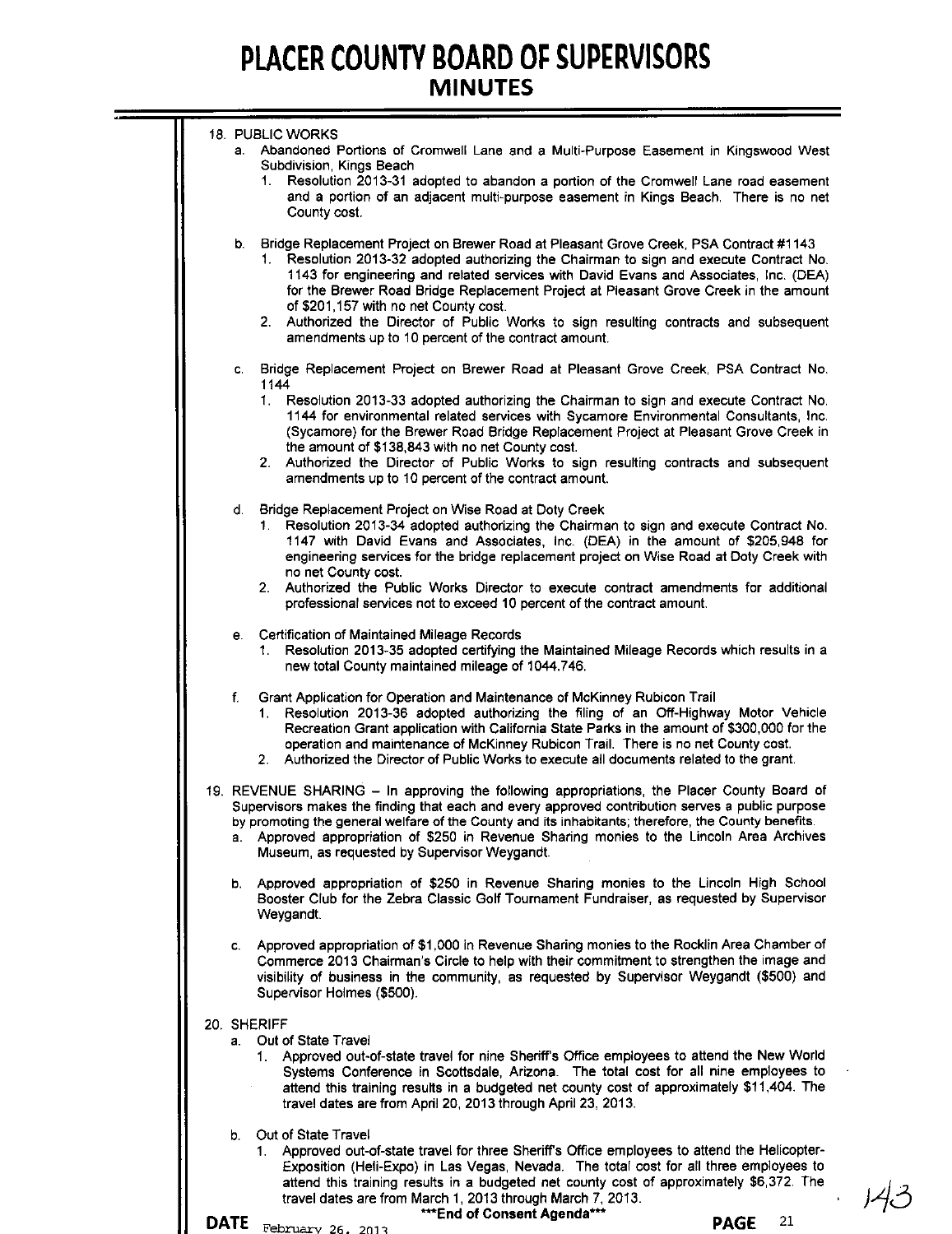| AUDITOR-CONTROLLER/COUNTYWIDE AUDIT SERVICES<br>1. Approved a Budget Revision in the amount of \$16,500 in expenditures and revenues, resulting in<br>no net county cost.<br>2. Exercise Final Option Year #2 related to the award of RFP No. 9881 to Macias, Gini & O'Connell,<br>CPAs, of Sacramento, CA; authorize staff to negotiate and enter into a contract in an amount not to<br>exceed \$205,874; and, authorize the Auditor-Controller to sign the resulting contract.<br>MOTION Duran/Weygandt/Unanimous VOTE 4:0 (Uhler absent)                                                                                                                                                                                                                                                                                                                                                                                                                                                                                                                                                                                                                                                                                                                                                                                                                                                                                        |
|-------------------------------------------------------------------------------------------------------------------------------------------------------------------------------------------------------------------------------------------------------------------------------------------------------------------------------------------------------------------------------------------------------------------------------------------------------------------------------------------------------------------------------------------------------------------------------------------------------------------------------------------------------------------------------------------------------------------------------------------------------------------------------------------------------------------------------------------------------------------------------------------------------------------------------------------------------------------------------------------------------------------------------------------------------------------------------------------------------------------------------------------------------------------------------------------------------------------------------------------------------------------------------------------------------------------------------------------------------------------------------------------------------------------------------------|
| <b>BOARD OF SUPERVISORS/MINUTES</b><br>Approved minutes of January 22, 2013. Supervisor Duran absent.<br>1.<br>MOTION Montgomery/Weygandt VOTE 3:1:0 (Duran abstain, Uhler absent)                                                                                                                                                                                                                                                                                                                                                                                                                                                                                                                                                                                                                                                                                                                                                                                                                                                                                                                                                                                                                                                                                                                                                                                                                                                  |
| <b>FACILITY SERVICES/HEALTH &amp; HUMAN SERVICES LEASE AGREEMENT AND AMENDMENTS -</b><br>1000 SUNSET ROCKLIN, CA<br>Approved the relocation of Health and Human Services', Children's System of Care, Women<br>1.<br>Infants and Children, and Public Health Nursing programs to 1000 Sunset Boulevard, in Rocklin,<br>CA, pursuant to a new lease, and the amendment to four (4) existing Lease Agreements between<br>the County of Placer and Sunset Commercial Center, LLC for various programs currently located at<br>1000 Sunset resulting in rent savings over the next fifteen years.<br>a. Authorized the Director of Facility Services to complete negotiations for a new Lease<br>Agreement and Lease Amendments between the County and Sunset Commercial Center, LLC<br>based on the Material Terms (Exhibits A and B); and,<br>b. Resolution 2013-37 adopted authorizing the Director of Facility Services to execute the new<br>Lease Agreement and Lease Amendments, following approval by County Counsel and Risk<br>Management; and, to carry out the provisions and responsibilities of these Agreements and<br>Amendments, including but not limited to initial tenant improvements totaling approximately<br>\$845,000 and the Future Tenant Improvements provision as summarized in the Material<br>Terms; and,<br>c. Approved two Budget Revisions, one creating a new Capital Project for the HHS Employment |
| Services Expansion Project No. 4906 in the amount of \$550,000 of HHS budgeted net county<br>cost, and the second to re-appropriate \$1,200,000 from the Miscellaneous Projects Fund<br>(\$400,000) and HHS budgeted net county cost (\$800,000) to Building Fund 4887.<br>MOTION Duran/Montgomery/Unanimous VOTE 4:0 (Uhler absent)<br>PUBLIC WORKS/LAKE TAHOE POLLUTANT LOAD REDUCTION PLAN<br>Approved the County of Placer Lake Tahoe Pollutant Load Reduction Plan for submittal to the<br>1.<br>Lahontan Regional Water Quality Control Board. The County cost for administration, monitoring<br>and inspections for the five-year permit term is estimated to be \$750,000 (approximately<br>\$150,000/year). There is no new net general fund cost in the current fiscal year.<br>MOTION Montgomery/Weygandt/Unanimous VOTE 4:0 Uhler absent)                                                                                                                                                                                                                                                                                                                                                                                                                                                                                                                                                                               |
| <b>COUNTY COUNSEL/CLOSED SESSION REPORT:</b><br>(A) §54956.9 - CONFERENCE WITH LEGAL COUNSEL<br>Existing Litigation (Government Code §54956.9(d)(1):<br>(a) Exclusive Resorts, LLC, a Delaware limited liability Company v. Board of Supervisors of Placer<br>County, et al, Placer County Superior Court Case No.: SCV-28222 - The Board heard a report<br>from Counsel and gave direction to Counsel.<br>(b) Angela Taylor v. County of Placer, et al., U.S.D.C. Eastern District, Case No.: 2:12-cv-02487 KJM<br>EFB - The Board heard a report on the successful conclusion of the litigation with dismissal<br>by the plaintiff with prejudice.                                                                                                                                                                                                                                                                                                                                                                                                                                                                                                                                                                                                                                                                                                                                                                                |
| <b>COUNTY EXECUTIVE/FY 2013-14 COUNTY PRIORITIES &amp; CHALLENGES</b><br>Conducted a workshop on County priorities and challenges to inform the approach to the FY<br>1.<br>2013-14 County Budget.                                                                                                                                                                                                                                                                                                                                                                                                                                                                                                                                                                                                                                                                                                                                                                                                                                                                                                                                                                                                                                                                                                                                                                                                                                  |

144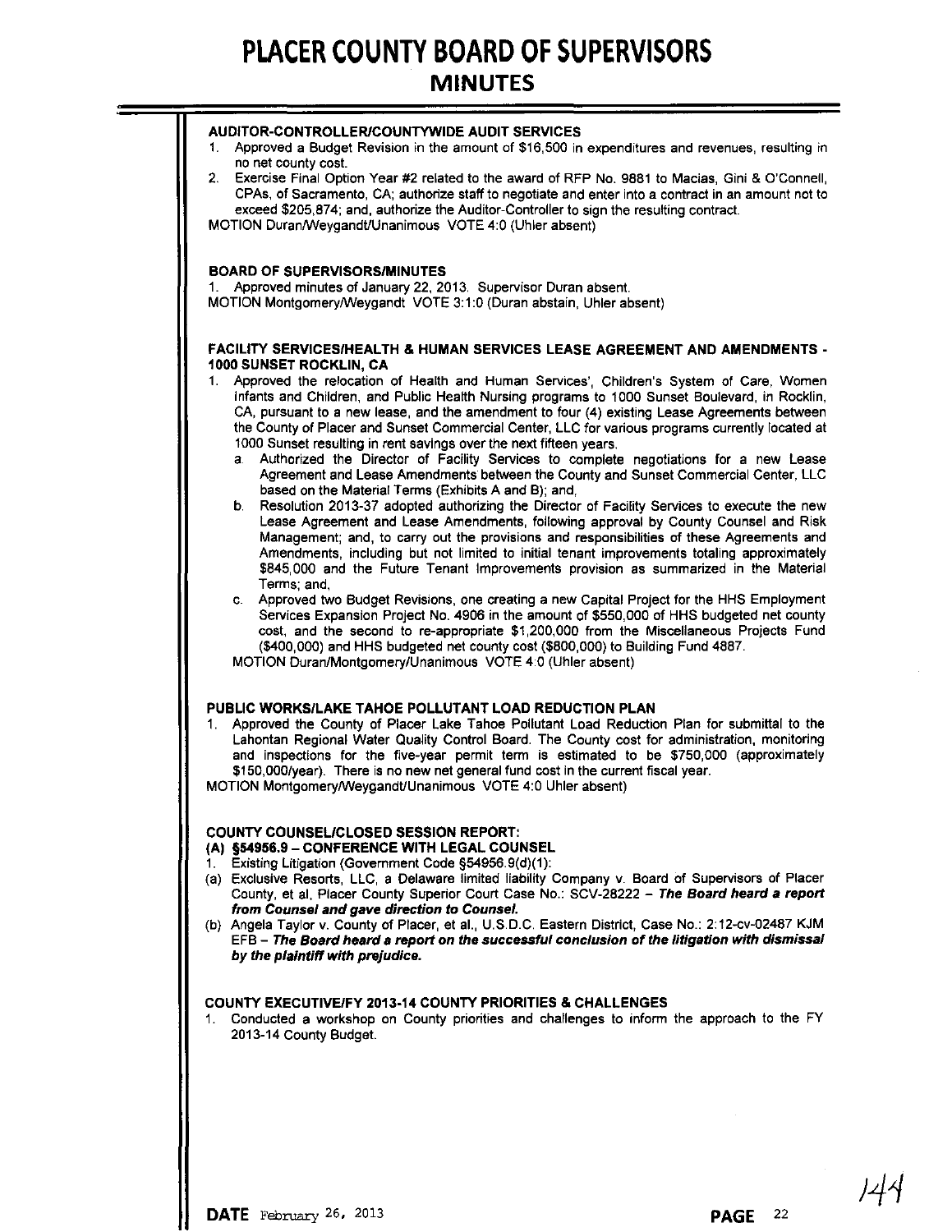| <b>ITEMS FOR INFORMATION:</b>                        |                                                                                                     |
|------------------------------------------------------|-----------------------------------------------------------------------------------------------------|
| 21. Auditor-Controller                               | a. Continuing Disclosure Certificate for Certificates of Participation for the South Placer Justice |
| Center Courthouse.                                   | b. Continuing Disclosure Certificate for Certificates of Participation for the Administrative and   |
| <b>Emergency Services Building.</b>                  |                                                                                                     |
| June 30, 2012.                                       | c. Auditor Controller's Comprehensive Annual Financial Report (CAFR) for fiscal year ended          |
| 22. Personnel - Classified Service Merit Increases   |                                                                                                     |
| ADJOURNMENT - Next regular meeting is March 12, 2013 |                                                                                                     |
|                                                      |                                                                                                     |
|                                                      |                                                                                                     |
|                                                      |                                                                                                     |
|                                                      |                                                                                                     |
|                                                      |                                                                                                     |
|                                                      |                                                                                                     |
|                                                      |                                                                                                     |
|                                                      |                                                                                                     |
|                                                      |                                                                                                     |
| ATTEST:                                              |                                                                                                     |
|                                                      |                                                                                                     |
|                                                      |                                                                                                     |
| Ann Holman                                           | Jim Holmes, Chairman                                                                                |
| Clerk of the Board                                   | Placer County Board of Supervisors                                                                  |
|                                                      |                                                                                                     |
|                                                      |                                                                                                     |
|                                                      |                                                                                                     |
|                                                      |                                                                                                     |
|                                                      |                                                                                                     |
|                                                      |                                                                                                     |
|                                                      |                                                                                                     |
|                                                      |                                                                                                     |
|                                                      |                                                                                                     |
|                                                      |                                                                                                     |
|                                                      |                                                                                                     |
|                                                      |                                                                                                     |
|                                                      |                                                                                                     |
|                                                      |                                                                                                     |
|                                                      |                                                                                                     |
|                                                      |                                                                                                     |
|                                                      |                                                                                                     |
|                                                      |                                                                                                     |
|                                                      |                                                                                                     |
|                                                      |                                                                                                     |

 $145$